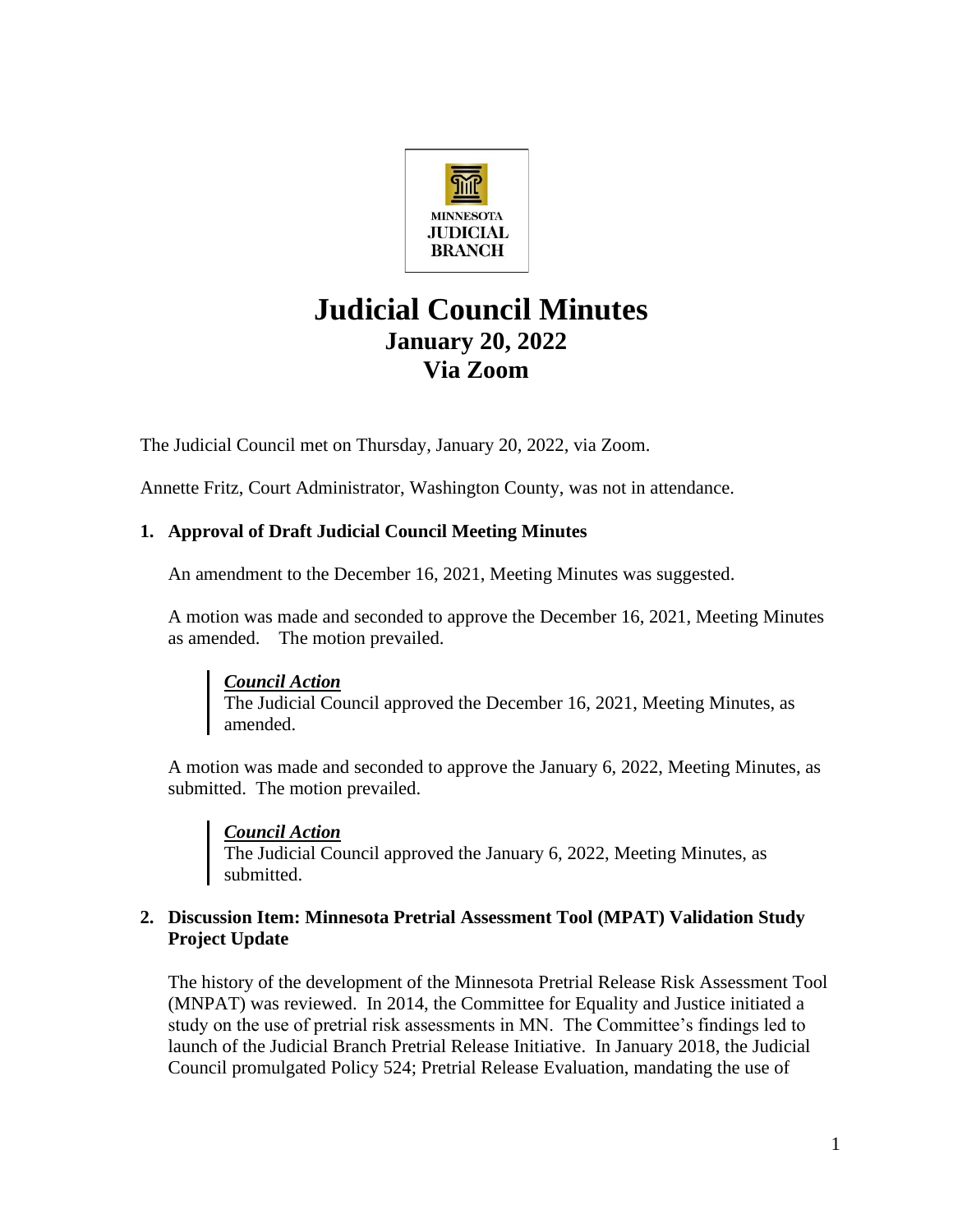pretrial risk assessment tools in every county. The Policy also provides that, at a minimum, validation studies must be done every 5-7 years.

Judge Sara Grewing, Second Judicial District, Chair of the MNPAT Validation Committee, Grant Hoheisel, Court Services Division, State Court Administration, and Amanuel Medhanie, Research Consultant provided an update on the recent MPAT validation study. It was noted that the MNPAT is used in 82 counties.

It was noted that risk assessment tools are research-based tools that help judges make informed pretrial release decisions. The tools are comprised of risk factors and a total risk score that provides information about a defendant's likelihood for a future failure to appear or a new offense.

It was noted that risk assessment tools provide judges objective, predictive information about a defendant's risk; allow all parties to a case to work from the same information; can reduce the possible impact of implicit bias; and can lead to effective use of public money by allocating resources toward high-risk defendants

It was also noted that the tool validation is an on-going process.

An MNPAT Validation Committee has conducted a validation study of the current tool. The Validation Committee questions, and preliminary findings are as follows:

- 1. Is the MNPAT, as it is currently being used, a valid tool for use as a pretrial risk assessment?
	- "Valid" means that the likelihood for a defendant to fail to appear for a future hearing or commit pretrial crime increases as the risk score increases

*Committee finding: Yes, though the overall level of predictiveness could be improved.*

- 2. Does the MNPAT tool, as it is currently being used, show bias between defendants of different races or genders?
	- Bias is defined as statistically significant differences in predictiveness

*Committee finding: Yes. The tool is less predictive for Black and Native American defendants compared to White defendants. There were no differences by gender.*

3. In what way should the risk factors on the MNPAT be weighted to arrive at a more accurate and less biased risk score?

*Committee guidance: Follow empirical methods to maximize predictiveness and accurate scoring.*

It was noted that the MNPAT is a valid tool, with a lower level of predictiveness than expected. The results of the validation study show issues with predictiveness with Black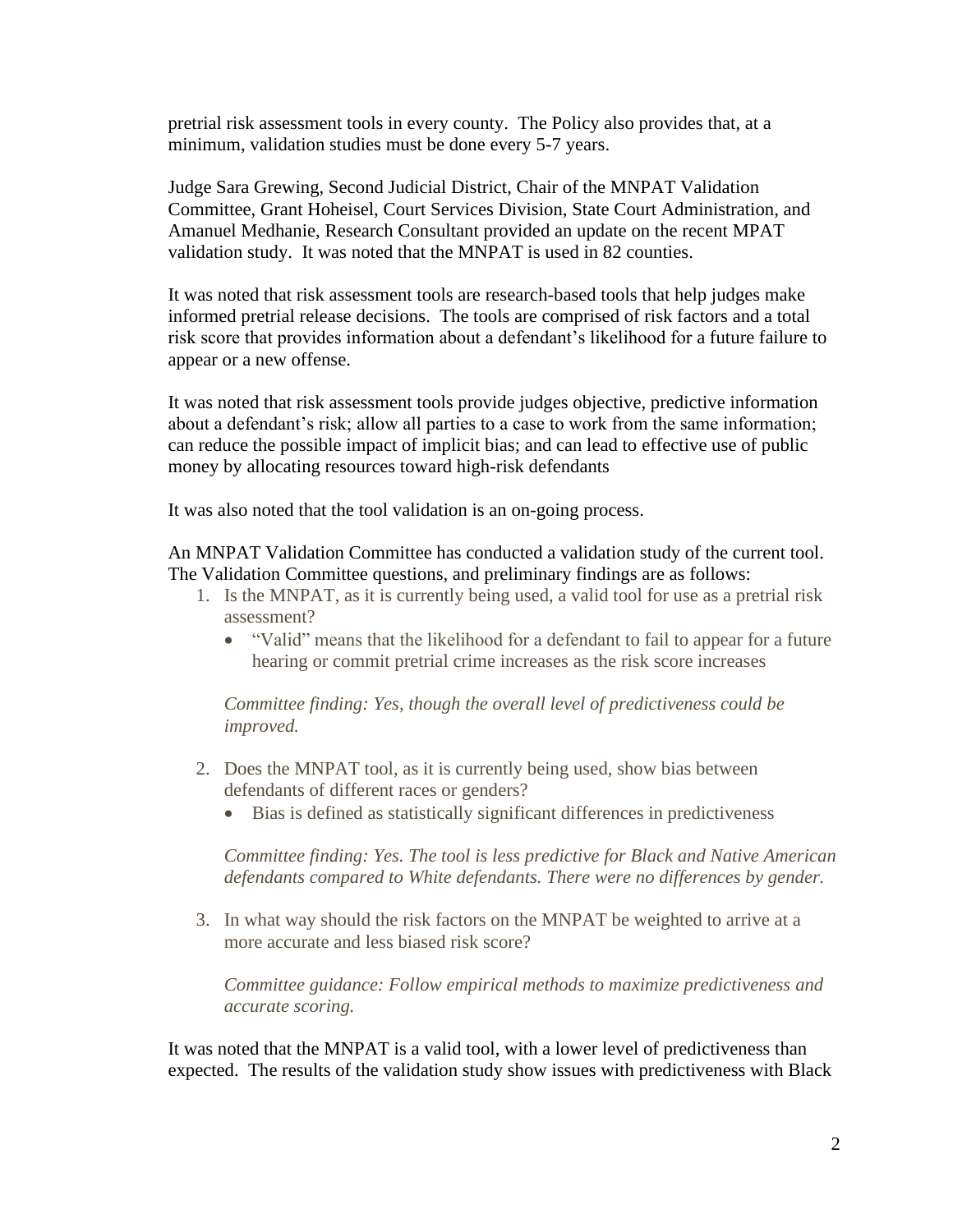and Native American offenders. The Committee recommends that improvements to the MNPAT be sought.

The Validation Committee recommends that data be collected on potential risk factors and that the best combinations with revised scores be identified. This empirical approach can result in a more accurate and predictive tool with fewer racial disparities.

Three models, with differing scoring factors, were reviewed by the Validation Committee and presented to the Judicial Council. It was noted that Model 3, which suppresses criminal history and failure to appear on the scoring sheet, is the most predictive model. It was noted that the judge can still consider both when making pretrial release decisions.

A discussion ensued. The Judicial Council requested that the Validation Committee review national models and explore whether the tool should remain as is with development of a bench card to guide judges in making decisions using the tool. The Committee was asked to report back to the Council before further actions are taken by the Validation Committee.

#### **3. Discussion Item: Request to Establish Otter Tail County Adult Drug Court**

Judge Sara Hennesy, Chief Judge, Seventh Judicial District, presented the Otter Tail County Adult Drug Court request. It was noted that the request has been approved by the Treatment Court Initiative and that the Drug Court has obtained BJA funding.

There being no objection to acting on the proposal at the current meeting, a motion was made and seconded to approve the establishment of the Otter Tail County Adult Drug Court. The motion prevailed.

#### *Council Action*

The Judicial Council approved the establishment of the Otter Tail County Adult Drug Court.

#### **4. Discussion Item: HR/EOD Recommendations on Senior Judge Compensation and Proposed Amendments to Judicial Council Policy 210; Senior Judge Policy**

Chief Judge Tamara Yon, Chief Judge, Ninth Judicial District, and HR/EOD Committee Chair presented proposed amendments to Judicial Council Policy 210; Senior Judge Policy. It was noted that the Committee reviewed the Minnesota history of senior judge compensation, national information, and considered recommendations put forth by the Minnesota District Judges Association.

The Committee recommendations are to amend the policy to change the rate of daily compensation to 90% of a sitting judge and to add the option to utilize senior judges for half day increments, at a rate of 50% of the full day Senior Judge rate.

A discussion ensued. It was noted that the proposal was reviewed by districts benches, with considerable support. It was also noted that the Court of Appeals and District Court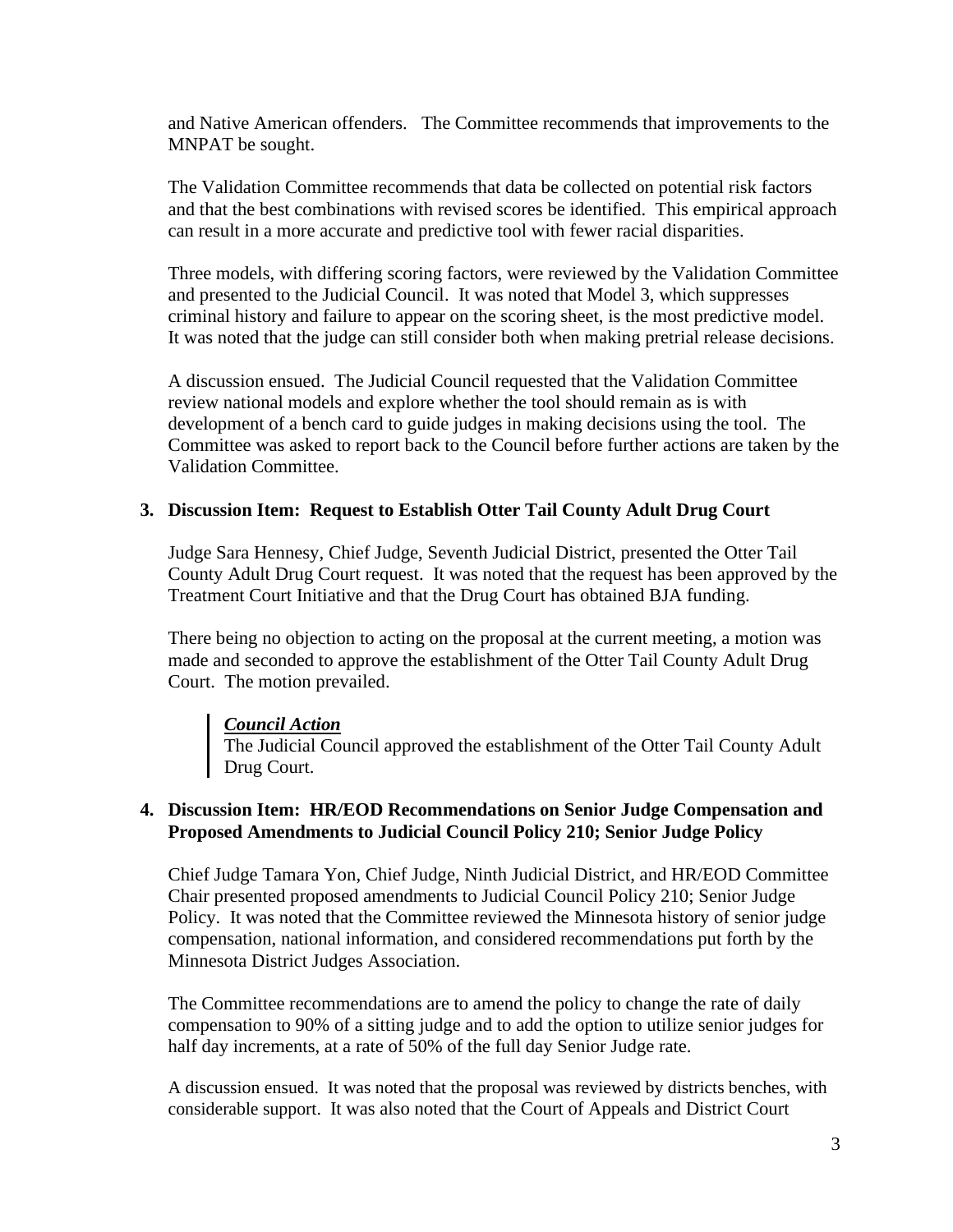budgets can absorb the additional cost. It was suggested that a definition of "Half-Day Rate" be added to the Definitions Section of the Policy.

The proposed amendments will be a decision item at the February Judicial Council meeting.

## **5. Discussion Item: Effective Date of Judicial Council Actions Relating to In-Person and Remote Proceedings**

Jennifer Super, Emergency Management Analyst, State Court Administration, presented information on the most current COVID-19 data.

A discussion ensued on the effective date of the In-Person and Remote Proceedings recommendations. It was suggested that the Judicial Council continue to monitor the COVID-19 data, continue to operate under the existing Chief Justice Order, and discuss an implementation date at the February Judicial Council meeting. There was no objection to the continuation of the topic to the February meeting.

It was reported that the Executive Committee has been meeting weekly to monitor the COVID-19 data. Based on the most current review, the Executive Committee recommends that the Minnesota Judicial Branch adopt additional mitigation strategies related to COVID-19 and the Omicron variant. The committee recommends:

- 1. Moving all branch-sponsored events to a virtual environment or reschedule to a later date.
- 2. Implementing the maximum amount of distancing between people wherever possible within court facilities.
- 3. The State Court Administrator will immediately take steps to procure high quality masks (i.e., N95 or KN95 masks) for use by judicial officers and employees at the courthouse and for jury trial participants.
- 4. Recognizing that the current Chief Justice Order gives chief judges discretion to move proceedings to a remote environment, the Council should develop criteria that chief judges should consider when exercising their discretion.

A discussion ensued. It was noted that the recommendations seek to minimize the considerable time and effort needed to re-notice scheduled hearings. It was also noted that the recommendations are aligned with CDC guidelines.

A discussion ensued on recommendation #2: Implementing the maximum amount of distancing between people wherever possible within court facilities, specifically the definition of the terms "maximum distancing and "whenever possible." It was noted that the recommendation recognizes that there will be variations in the amount of distancing each courthouse and courtroom can provide. There is no mandate to provide 6 feet of distancing. It was also noted that the Executive Committee chose to leave these decisions to chief judges and district administrators, who can best determine the needs of the district.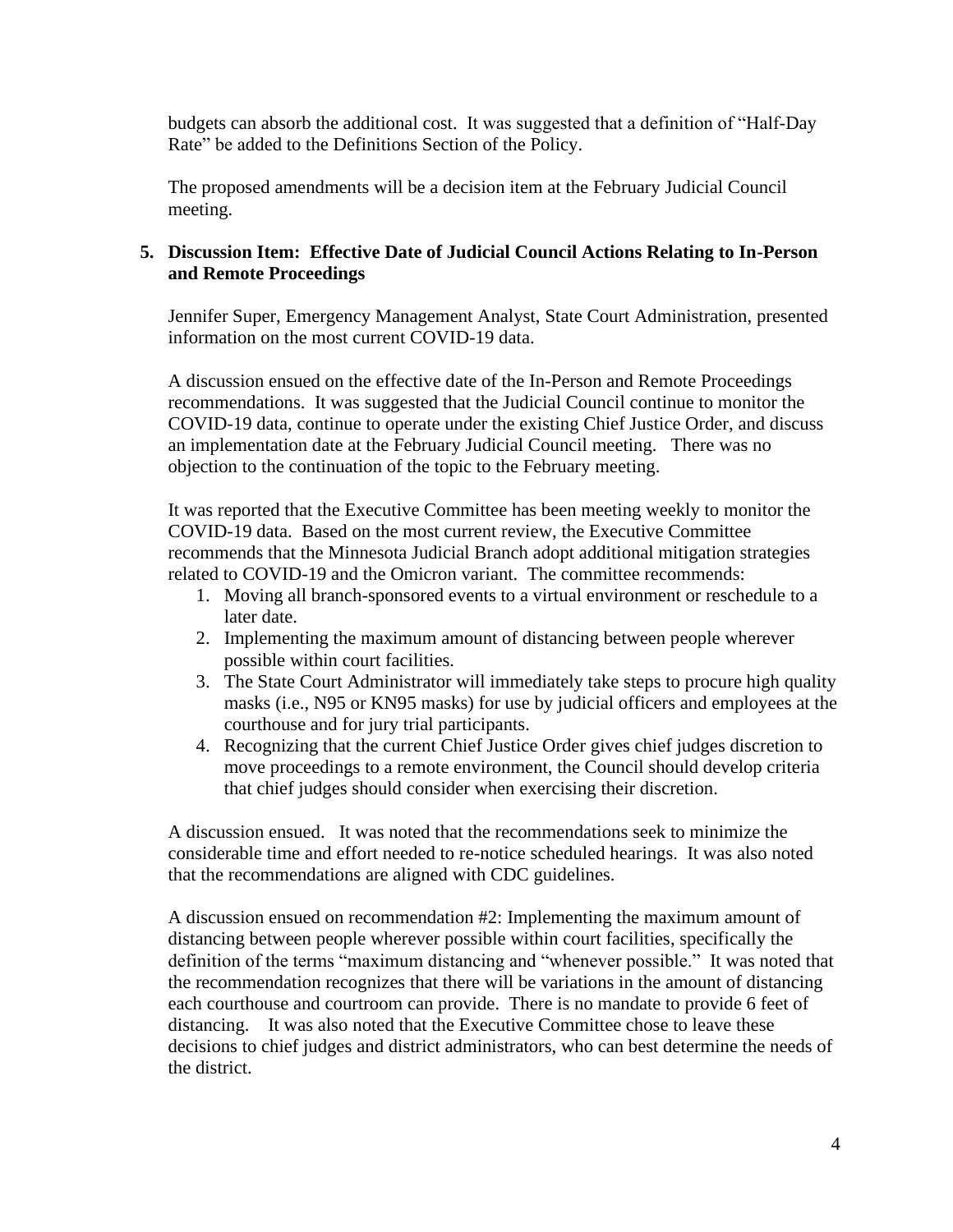It was reported that the Executive Committee also discussed whether an amended Chief Justice Order should be issued to temporarily pause all in-person trials except criminal jury trials with speedy trial demands. The Executive Committee chose instead to recommend that each district determine how to proceed, based on local COVID conditions, availability of judges, staff and justice partners, and local courtroom configurations.

A discussion ensued on the efforts being made in each district to process cases. It was suggested that recommendation #2 be amended to read as follows: "All courts and offices should implement a reasonable amount of distancing between people within court facilities and courtrooms, as practicable."

A motion was made and seconded to adopt the Executive Committee recommendations, as amended, effective January 21, 2022. A friendly amendment was accepted to also provide that the COVID 19 Preparedness Plan will be updated to reflect the recommendations. The motion prevailed.

# *Council Action*

The Judicial Council approved the following actions:

- 1. All Judicial Branch sponsored events (such as trainings, conferences, and meetings) should be moved to a virtual environment or rescheduled to a later date.
- 2. All courts and offices should implement a reasonable amount of distancing between people within court facilities and courtrooms, as practicable.
- 3. The State Court Administrator will immediately take steps to procure high-quality masks (i.e., N95 or KN95 masks) for use by judicial officers and employees at the courthouse and for jury trial participants.
- 4. Chief Judges continue to have the discretion to limit in-person proceedings in their district or in a specific court, as provided in the Chief Justice June 28 order, subject to criteria prescribed by the Judicial Council.
- 5. The Judicial Branch COVID-19 Preparedness Plan will be updated to reflect the recommendations.

A discussion ensued on the criteria that chief judges should consider when exercising their discretion to limit in-person proceedings. The Judicial Council discussed efforts already underway in judicial districts. Following discussion, the following criteria was suggested for consideration by Chief Judges when deciding to limit in-person proceedings in a specific court or district:

- Community COVID-19 test positivity rates
- Infection rates of staff and judges, as well as the number of staff and judges who are under quarantine
- Feedback from the local bench
- Feedback and consultation with the district administrator
- COVID-19 disruption to current trials
- Infection rates and availability of justice partners and participants
- Availability of jurors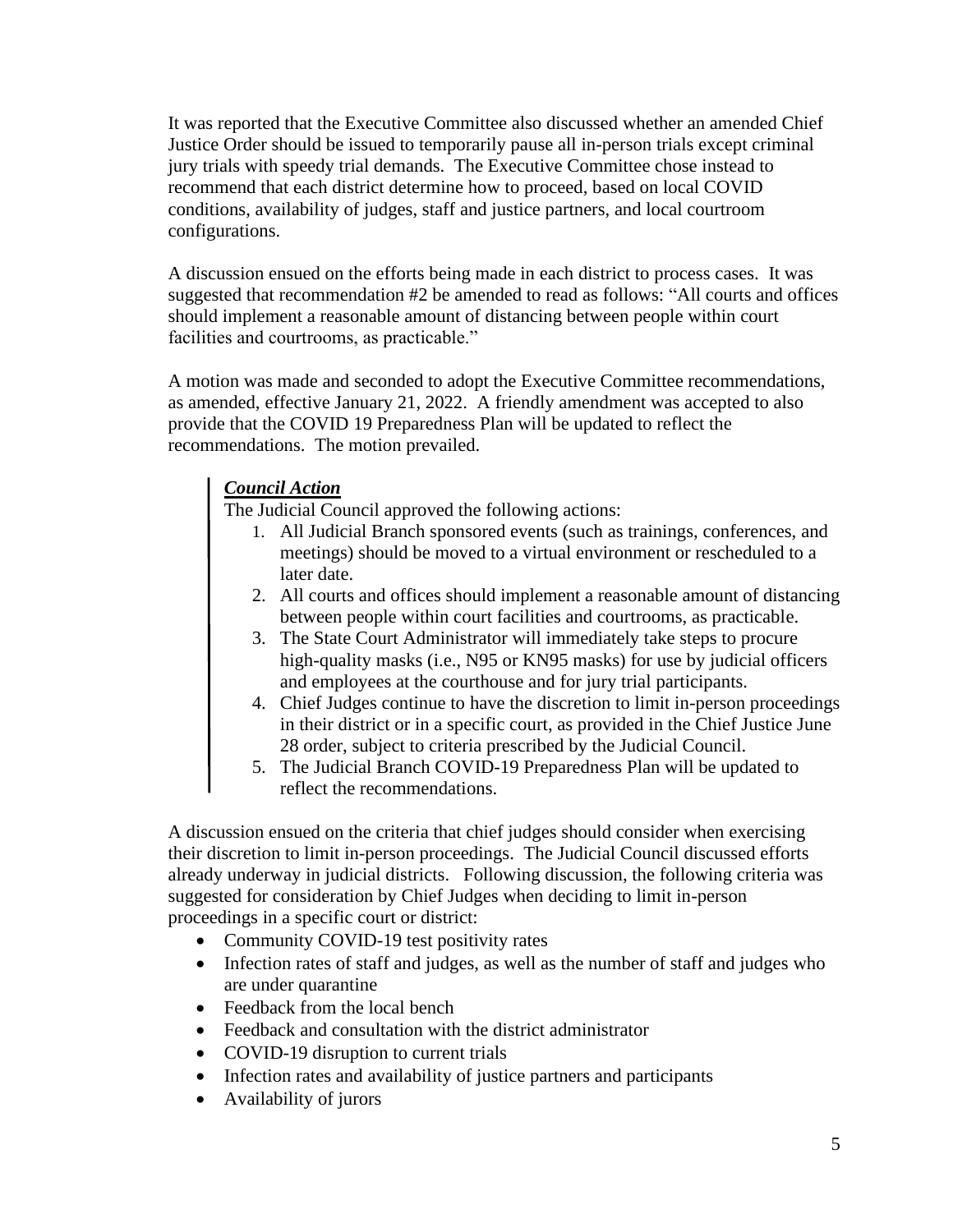• Local jail conditions

A discussion ensued on whether there should be a recommended duration for chief judge orders. It was agreed that each chief judge can determine the length of the order, the COVID data will continue to be monitored and the decision on whether to revoke, rescind. or amend orders can be made when the situation improves.

A motion was made and seconded to approve the suggested criteria. The motion prevailed.

# *Council Action*

The Judicial Council identified the following criteria Chief Judges should consider when deciding to limit in-person proceedings in a specific court or district:

- Community COVID-19 test positivity rates
- Infection rates of staff and judges, as well as the number of staff and judges who are under quarantine
- Feedback from the local bench
- Feedback and consultation with the district administrator
- COVID-19 disruption to current trials
- Infection rates and availability of justice partners and participants
- Availability of jurors
- Local jail conditions

## **6. Discussion/Decision Item: Legislative Advisory Workgroup Recommendations**

Judge Lucinda Jesson, Chair, Legislative Advisory Workgroup (LAW), reviewed the Workgroup's recommendations for Judicial Branch 2022 Legislation. She noted that three proposals were submitted. The Workgroup recommends that one be pursued during the 2022 Session.

The first proposal amends the method for serving a respondent with an Order for Protection issued pursuant to the Domestic Abuse Act – Minnesota Statutes § 518B.01, subd. 8; and serving a Respondent with a Harassment Restraining Order issued pursuant to Minnesota Statutes § 609.748, subd. 5(c). The proposal would permit service by mail. LAW recommends that the proposal be further refined, specifically that the proposal be vetted with justice partners, that challenges posed by service by mail be explored, and consideration be given to whether alternative service methods should be applied to additional case types.

The second proposal update statutes pertaining to court reporters. This proposal has been put forward in the past. LAW recommends that the proposal not go forward in 2022.

The third proposal reconciles service requirements for forfeiture actions heard in Conciliation Court in Minn. Stat. § 169A.63, subd. 8 and Minn. Stat. § 609.5314, subd. 3.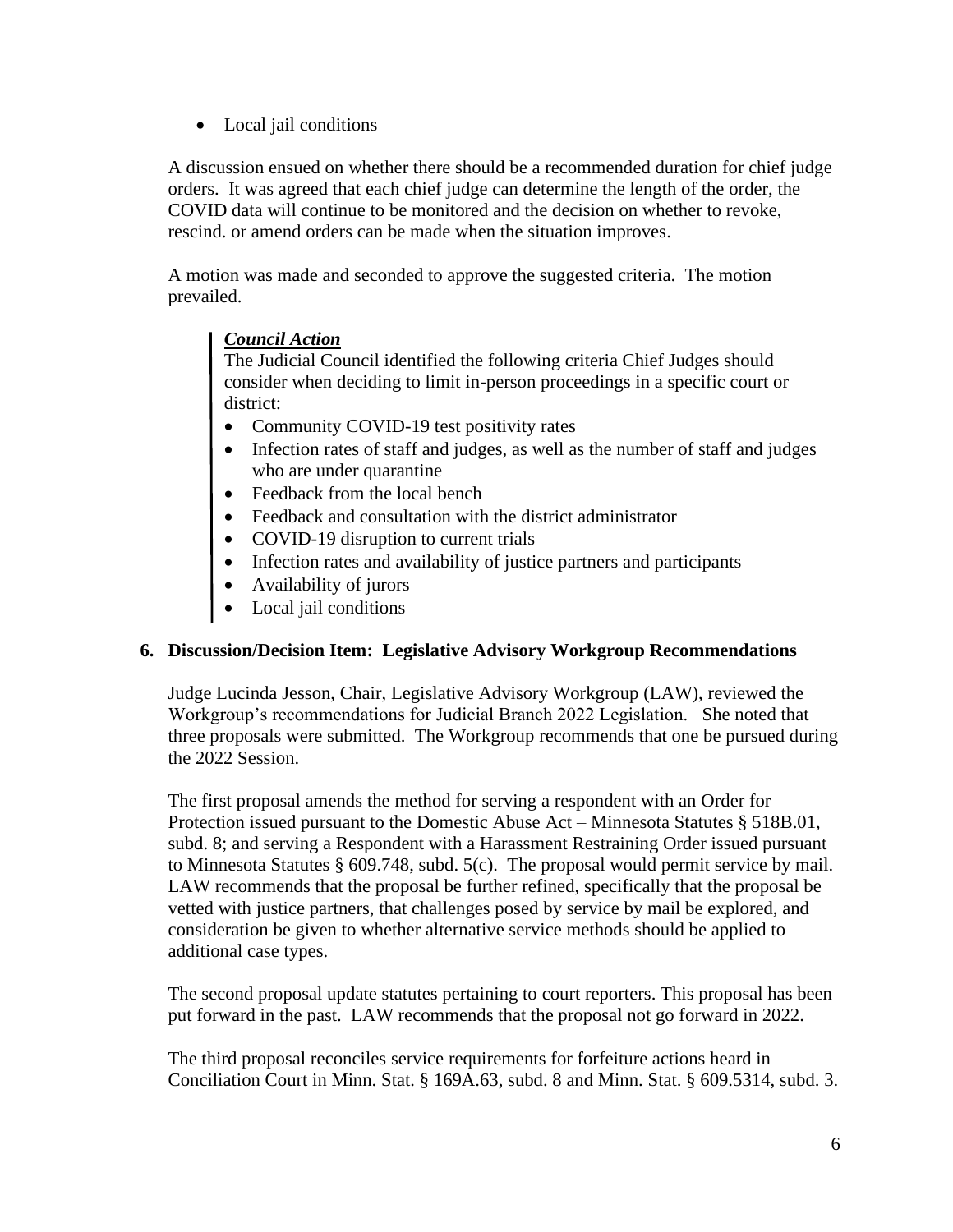At present the two statutes provide conflicting direction for litigants and staff. LAW recommends that the proposal be pursued in the 2022 Legislative Session.

A discussion ensued on the court reporter proposal. It was noted that the Workgroup prefers that additional discussions take place with stakeholder groups before legislation is pursued.

A motion was made and seconded to approve the Legislative Advisory Workgroup recommendation that legislation be pursued to reconcile service requirements for conciliation court forfeiture actions. The motion prevailed.

## *Council Action*

The Judicial Council approved the Legislative Advisory Workgroup recommendation that legislation be pursued to reconcile service requirements for conciliation court forfeiture actions.

Judge Jesson provided a summary of 2 legislative proposals aimed at addressing competency issues. It was agreed that these proposals are preliminary and that no action should be taken at this time. The State Court Administrator's Office was tasked with monitoring all legislation introduced to address competency matters and gap cases.

## **7. Discussion Item: Update on Recruitment and Retention Efforts**

Dana Bartocci, Director, Human Resources and Development Division, State Court Administration, provided information on recruitment and retention challenges and efforts identified to address them.

A discussion ensued on law clerks. It was noted that one option would be to develop 2 tracks for law clerk positions: a confidential employee for individual judges and a pool of subject matter expert law clerks, available to assist as needed. It was suggested that the HR managers discuss the option in greater detail.

#### **8. Discussion Item: Possible Second Supplemental Budget Request**

It was noted that the Judicial Council, at the October meeting, recommended a supplemental budget request of 2.5% compensation increases for judges and a 2.5% compensation pool increase for employees for FY23. A discussion ensued on whether a second supplemental budget request should be put forth, given the historic state budget surplus.

Compensation options, for increase at 5%, 5.5%, 6%, and 7% were presented. It was noted that the Executive Branch is providing step and across the board (ATB) increases for both years of the biennium. Step increases, on average, are 3.5%. ATB increases range from 2.0% - 3.0%. In total, this results in an increase ranging from 5.5% - 6.5%. Also, the Federal Courts are providing a Cost-of-Living adjustment of 3.7% and an annual performance review increase of 3-5% for a total of 6.7% to 8.7%.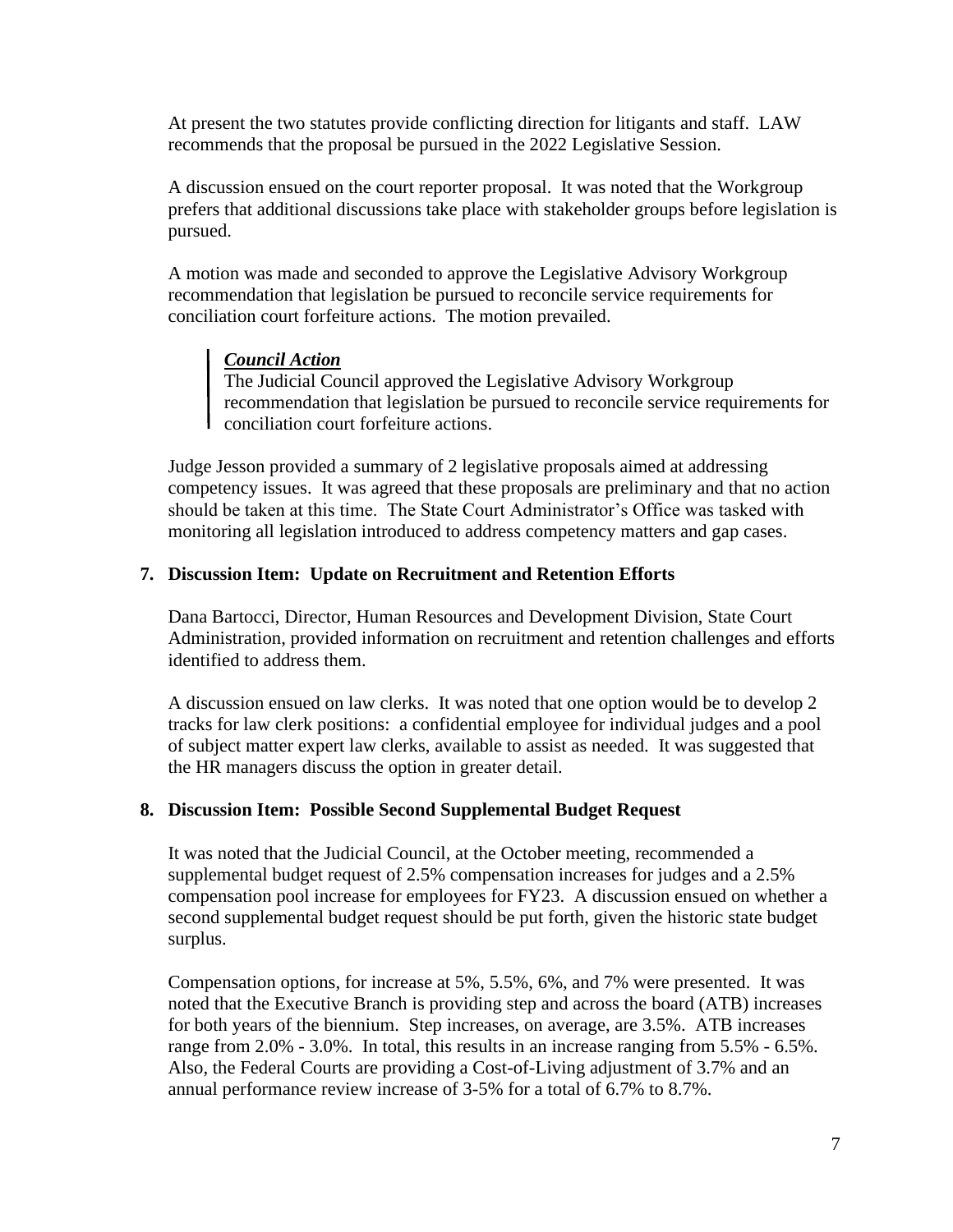It was noted that larger compensation increases, if approved, would help the Judicial Branch stay competitive with other public sector employers, support employee recruitment and retention, and, most importantly, recognize the incredible work judges and staff have done throughout the pandemic.

A discussion ensued on whether an increase of 7% should be pursued. Concern was expressed that this might have future ramifications if salary increases are tied to inflation.

Other items for possible inclusion in the request were reviewed, including enhancements to cyber security funding, funds to address the increase in costs of providing mandated psychological examinations, and funds to make permanent the temporary increases to contract interpreter payment rates passed by the Legislature in 2021.

It was noted that it is not known if the Governor will adjust his supplemental budget request after the February forecast is announced.

A motion was made and seconded to approve a revised supplemental budget request to provide funding for a 6.0% salary increase for judges in FY23, and a 6.0% compensation increase pool for Judicial Branch employees in FY23, enhancements to cyber security funding, funds to address the increase in costs of providing mandated psychological examinations, and funds to make permanent the temporary increases to contract interpreter payment rates passed by the Legislature in 2021. The motion prevailed.

## *Council Action*

The Judicial Council approved a supplemental budget request to provide funding for a 6.0% salary increase for judges in FY23, a 6.0% compensation increase pool for Judicial Branch employees in FY23, enhancements to cyber security funding, funds to address the increase in costs of providing mandated psychological examinations, and funds to make permanent the temporary increases to contract<br>examinations, and funds to make permanent the temporary increases to contract interpreter payment rates appropriated by the 2021 Legislature.

#### **9. Discussion Item: Update on OSHA Emergency Temporary Standard**

It was noted that the OSHA Emergency Temporary Standard will not be implemented. The Judicial Branch will continue the mask mandate, testing requirements, and vaccination status reporting requirements.

#### **10. Discussion Item: Other Business**

**a.** Sarah Lindahl Pfeiffer presented a request from JAD that Quality Court Workplace (QCW) implementation efforts be put on hold to enable staff to concentrate on addressing the backlog. In addition, JAD will have additional recommendations on whether other initiative should temporarily be put on hold, for presentation at the Judicial Council February meeting. It was noted that the recommendation only applies to employee campaigns. There was no objection to temporarily suspending